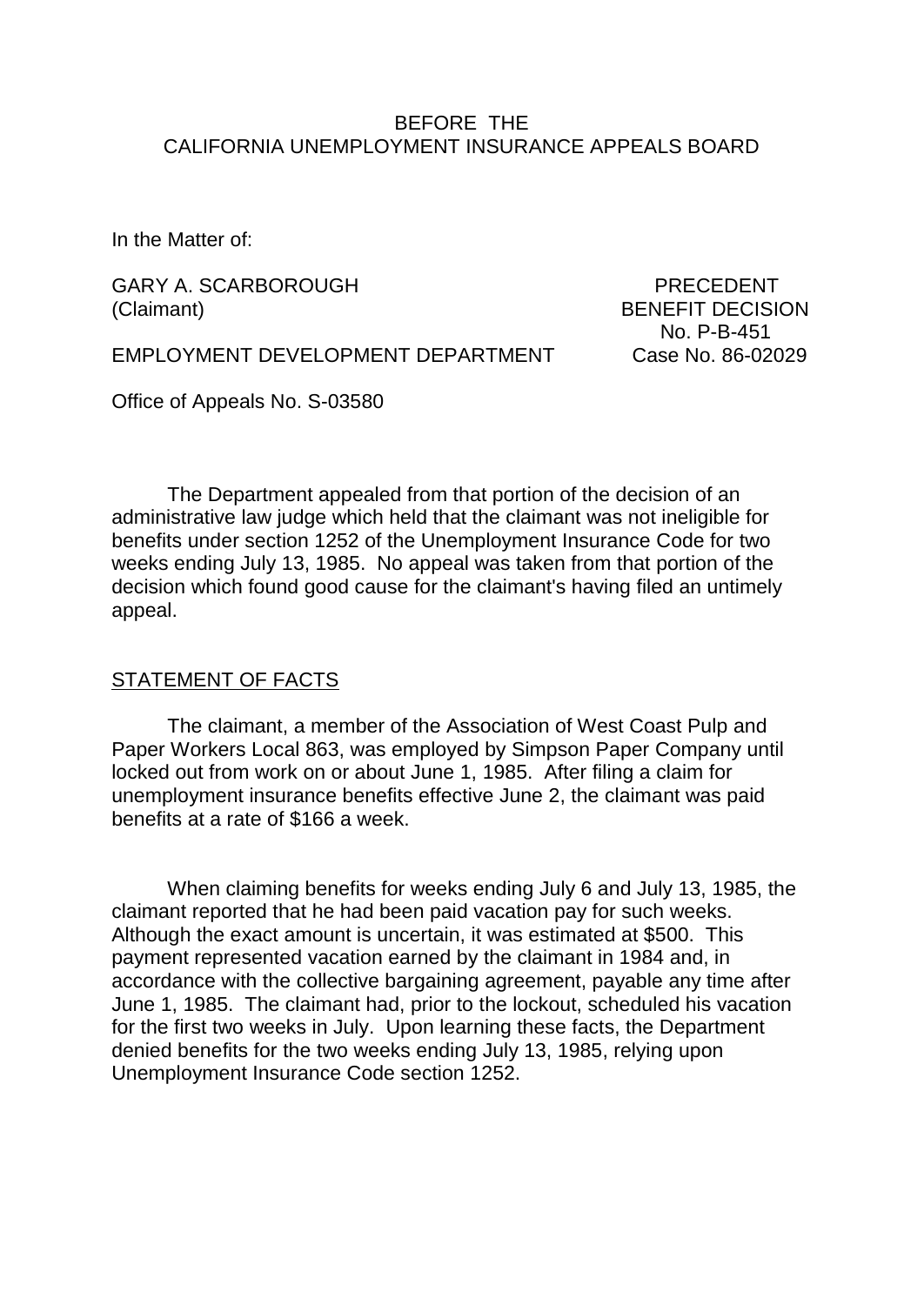### REASONS FOR DECISION

Section 1251 of the Unemployment Insurance Code provides that benefits are payable to individuals who meet the eligibility requirements of the code. Since the claimant was paid benefits following the filing of his claim, it follows that he was both unemployed and eligible for benefits in accordance with the code provisions. The only matter for our consideration at this time is whether the claimant's receipt of vacation pay for the two weeks ending July 13, 1985 changed his status.

Section 1252 of the code provides that an individual is unemployed in (1) any week during which he or she performs no services and with respect to which no wages are payable to him or her, or (2) any week of less than full-time work, if the wages payable to him or her with respect to the week, when reduced by \$25 or 25 percent of the wages payable, whichever is greater, do not equal or exceed his or her weekly benefit amount.

Section 1252 states that two factors determine whether an individual is "unemployed." First, he or she must either perform no services or be engaged in less than full-time work. Secondly, he or she must either have no wages payable to him or her or, in the case of part-time employment, the wages must be less than \$25 or when reduced 25 percent does not exceed the claimant's weekly benefit amount.

If the performance of services were the only criteria, it would follow that the claimant was unemployed and eligible for benefits since he not only performed no services during the two weeks in question, but the employer refused to permit him to offer his services. Since this is not the only factor to be considered we must examine the question of whether the claimant received wages.

Section 926 of the Unemployment Insurance Code provides that the term "wages" means all remunerations payable to an employee for personal services, whether by private agreement or consent or by force of statute. Sections 926.5 through 940 deal with special situations where an individual's receipt of compensation may be treated as wages or as exclusions there from. In this same vein, section 1265.5 deals with vacation pay.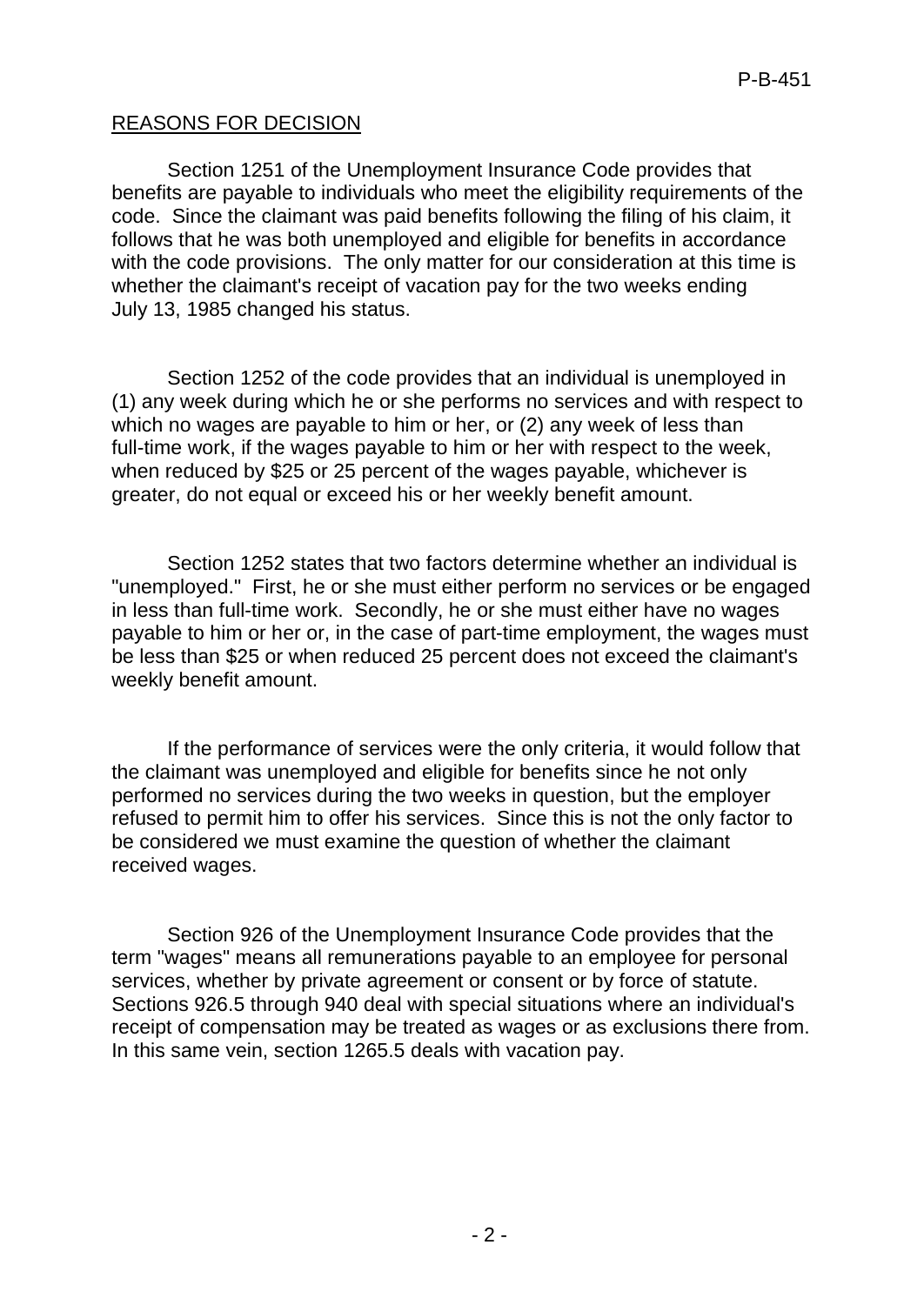Code section 1265.5 provides:

"Notwithstanding any other provision of this division, payments to an individual for vacation pay or holiday pay which was earned but not paid for services performed prior to termination of employment, or commencement of unemployment caused by disability, as the case may be, shall not be construed to be wages or compensation for personal services under this division and benefits payable under this division shall not be denied or reduced because of the receipt of such payments." (emphasis added)

In Appeals Board Decision No. P-D-160, it was held that a claimant who was absent from work due to a disability had not been terminated and consequently vacation pay received by him while absent from work was wages. Similarly, in Appeals Board Decision No. P-B-161, the Board held that there was no termination of employment where a claimant performed no services due to a uniform vacation shutdown. Vacation pay received by him was held to be wages.

Similar to the claimants in Appeals Board Decisions Nos. P-D-160 and P-B-161, the claimant herein was involuntarily unemployed and potentially eligible for benefits. As in the earlier cases, there is also the question whether there was a termination of employment.

The claimant herein performed no services after June 1, 1985 due to a lockout. A lockout is defined as an employer's withholding of work from his employees in order to gain a concession from them (Restatement of the Law of Torts, Volume 4, Section 787(a)). Does this action by the employer terminate the employment relationship? We think not.

In Mark Hopkins, Inc. v. California Employment Commission (1944), 24 Cal.2d 744, 151 Pac.2d 229, the court held that a strike does not terminate an employment relationship, it simply suspends it.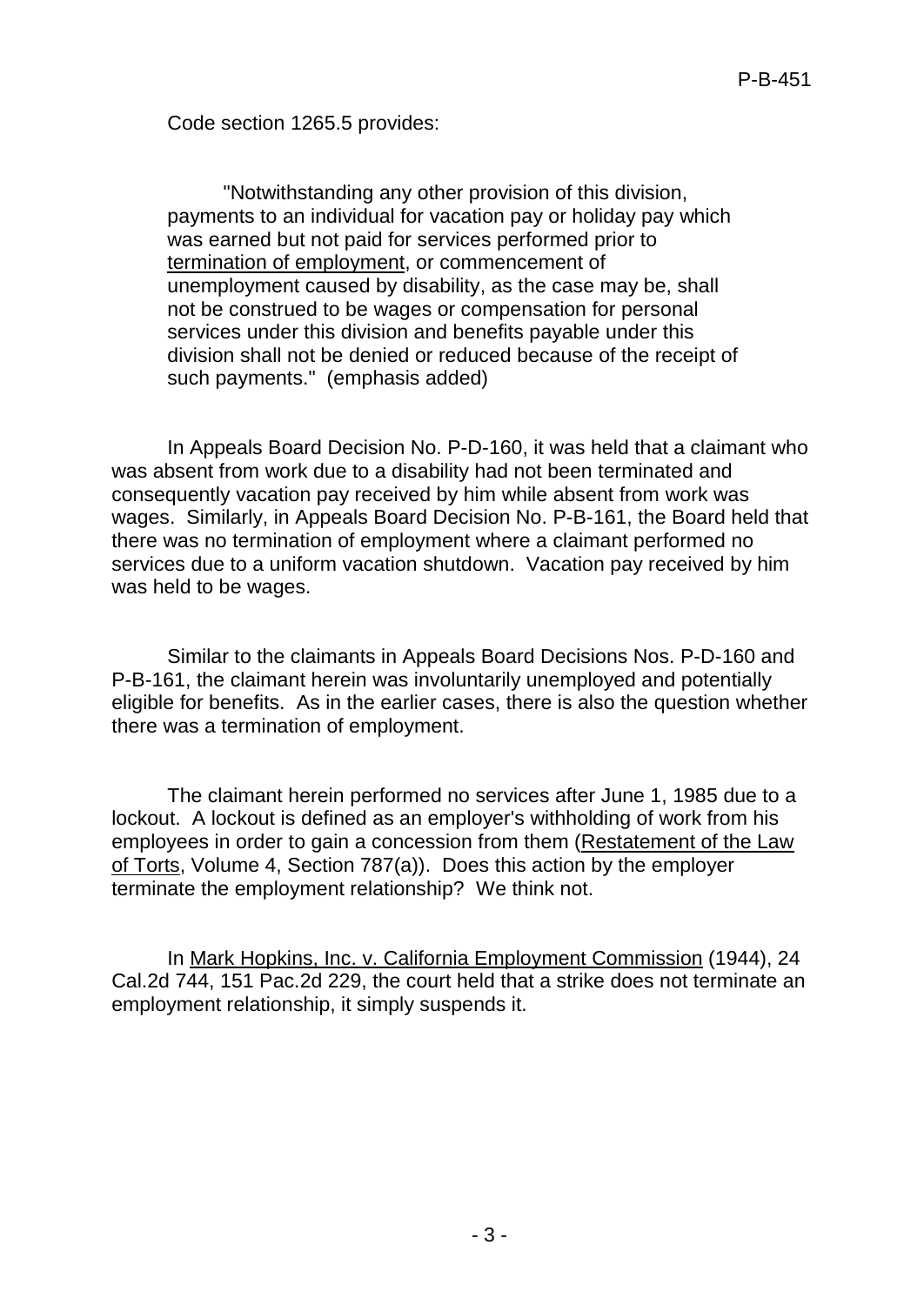As in Mark Hopkins, the situation before us involves unemployment resulting from a trade dispute. Although the claimant ceased performing services on or about June 1, 1985, that event was brought about by neither a voluntary leaving of work, a discharge, a lack of work, or anything other than a dispute regarding the terms and conditions of employment. Neither party had taken any affirmative action to sever the employment relationship. In fact, that relationship continued beyond the claimant's last day of work as evidenced by his receiving a wage payment in accordance with his scheduled vacation. Since there was no termination, such payment constitutes wages and must reduce the claimant's benefit entitlement in accordance with Unemployment Insurance Code section 1252.

In Jones v. C.E.S.C., 120 Cal.App.2d 770, decided before the enactment of Unemployment Insurance Code section 1265.5, the court said that it would be illogical to allocate vacation pay to the time it was being earned, in the absence of a specific agreement regarding allocation. It went on to say that a worker can realize a vacation benefit only upon the happening of a specific condition, viz: the termination of his services. In such event, a worker's vacation starts immediately upon the termination of his services and continues until his vacation pay had been used up at its current hourly wage. The present case differs from Jones in that the claimant was not paid vacation pay immediately upon the cessation of services, but upon his request to be granted vacation during the first two weeks in July 1985. Since there is no agreement under the contract allocating the payments otherwise, they are allocated to the period in which they became "realizable," i.e., the period after receipt. Having thus received wages in excess of his weekly benefit amount, the claimant is ineligible for benefits under code section 1252.

#### **DECISION**

The appealed portion of the decision of the administrative law judge is reversed. The claimant was not unemployed during the two-week period ending July 13, 1985. Benefits are denied as provided in the Department's determination.

Sacramento, California, March 31, 1987.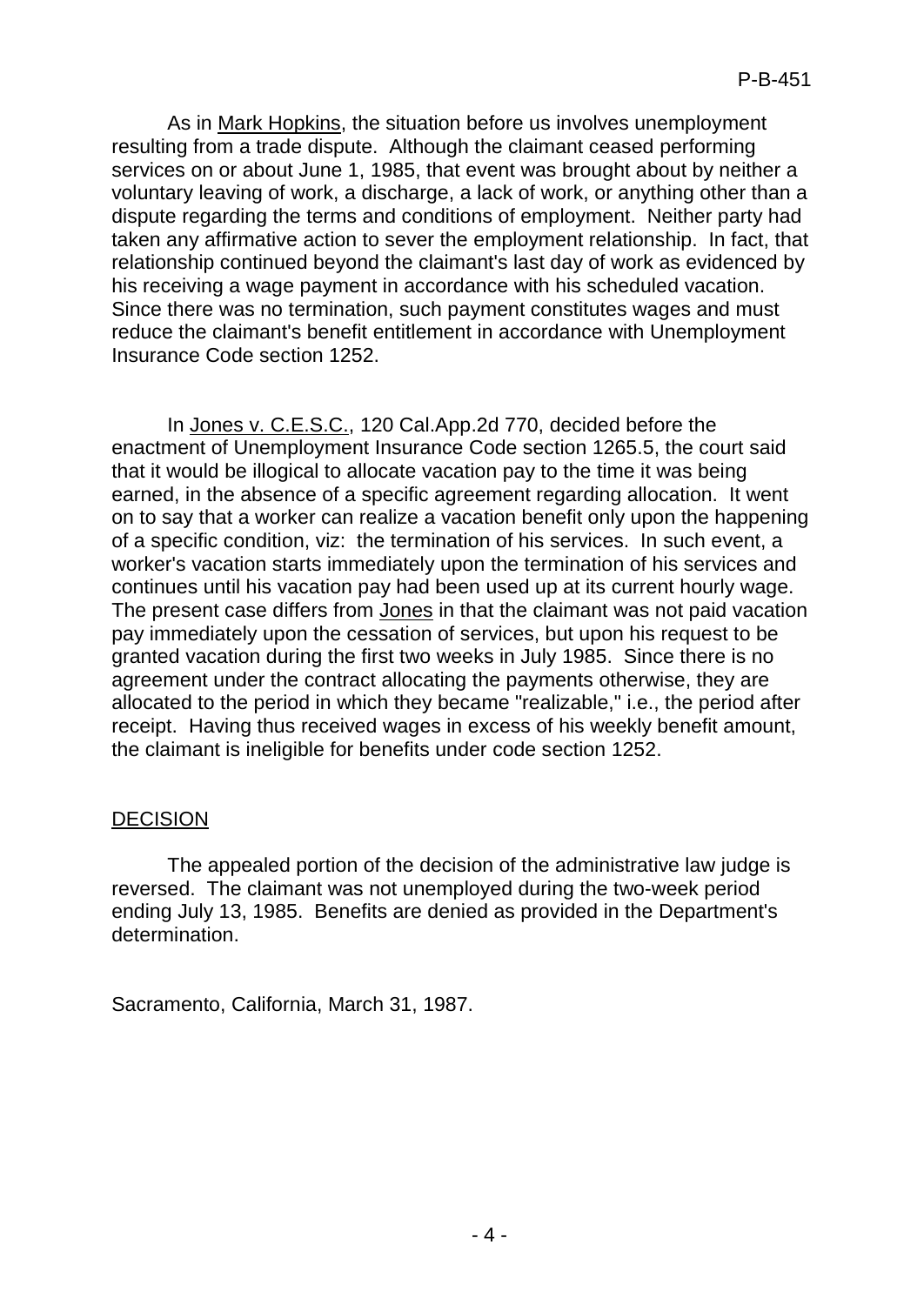P-B-451

# CALIFORNIA UNEMPLOYMENT INSURANCE APPEALS BOARD

ROBERT L. HARVEY, Chairman

GEORGE E. MEESE

J. RICHARD GLADE

JAMES S. STOCKDALE

DISSENTING - Written Opinion Attached

LORETTA A. WALKER

DEBRA A. BERG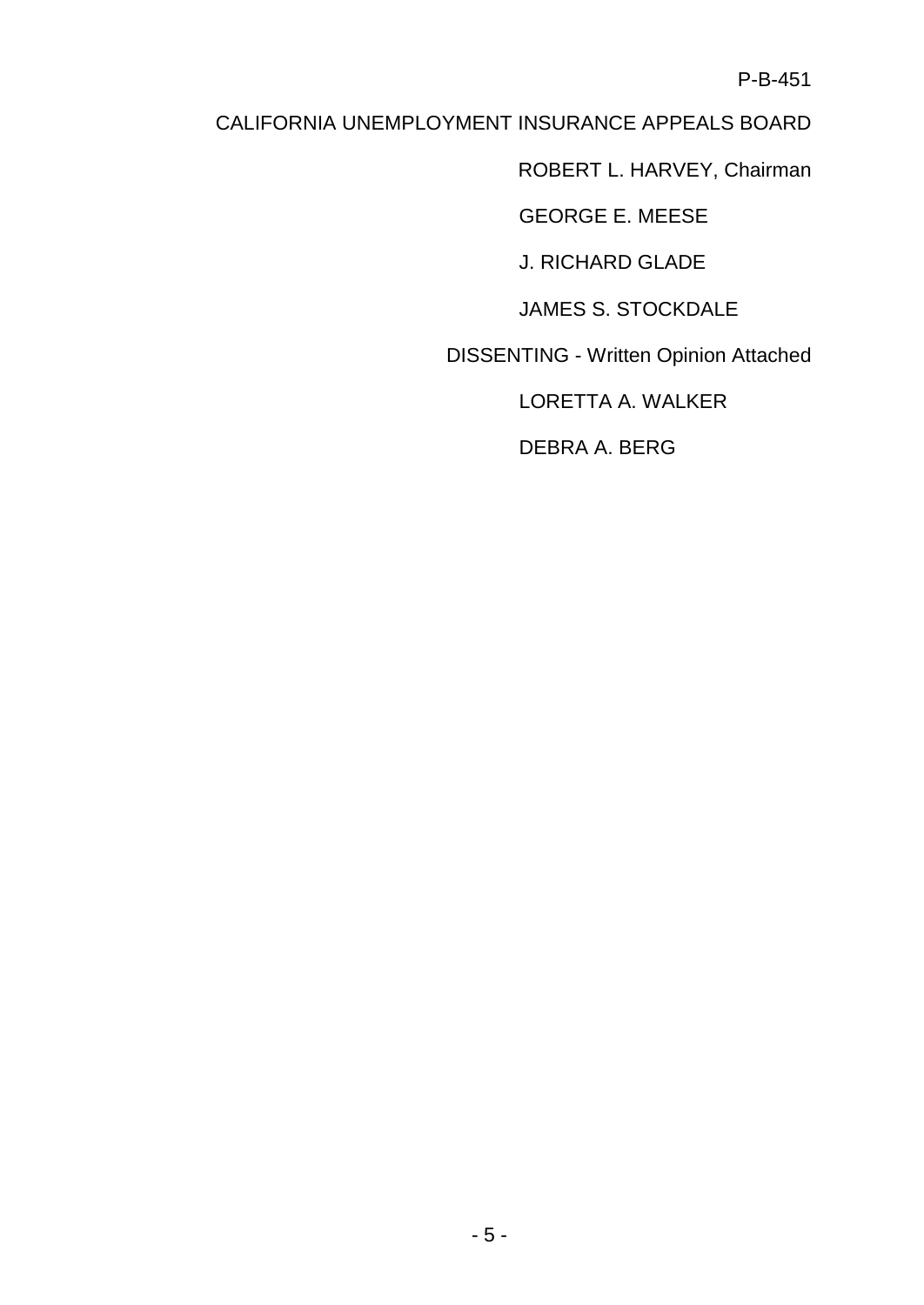## DISSENTING OPINION

We dissent.

The majority's reliance upon the Mark Hopkins case is misplaced. Nothing in that decision is authority for the proposition that an employment relationship continues although the employer will not permit its employees to work.

Mark Hopkins holds only that the employment relationship is suspended during a strike. There is a great deal of difference between a strike and a lockout and the court relied strongly upon those differences in reaching its decision. The basic question was whether unemployment following a period of stopgap employment relieved an individual from the trade dispute disqualification. In concluding that it did not, the court looked to the real reason for the individual's current unemployment. It applied the two-pronged test of volition and causation promulgated in Ruberoid Company v. California Unemployment Insurance Appeals Board (1963), 59 Cal.2d 73, 27 Cal.Rptr. 878, and Bodinson Manufacturing Company v. C.E.C., 17 Cal.2d 321. Simply stated, the principle is that an individual is subject to disqualification under the trade dispute provisions of the code only if he or she acts voluntarily and the consequent unemployment stems from the trade dispute and not from some other cause. In holding that neither the strike nor the stopgap employment terminated the employment relationship, the Mark Hopkins court observed that a striker does not intend to divorce himself from his employer. In fact, the very purpose of the strike is to retain one's job but under conditions which are more favorable to the worker. Buttressing this conclusion is the court's recognizing that the acceptance of stopgap employment does not mean that a claimant has forfeited his employment with the struck employer and the performance of picket duty is cogent proof that a striking employee wants to go back to work when the strike is settled.

A lockout, on the other hand, is an entirely different thing. In instituting a lockout, the employer neither overtly nor tacitly indicates that it has a desire to continue the employment relationship. On the contrary, the employer is telling the workers that they are no longer wanted. Except in situations involving an unfair labor practice, the employer acts within its prerogative and has no obligation to put its employees back to work.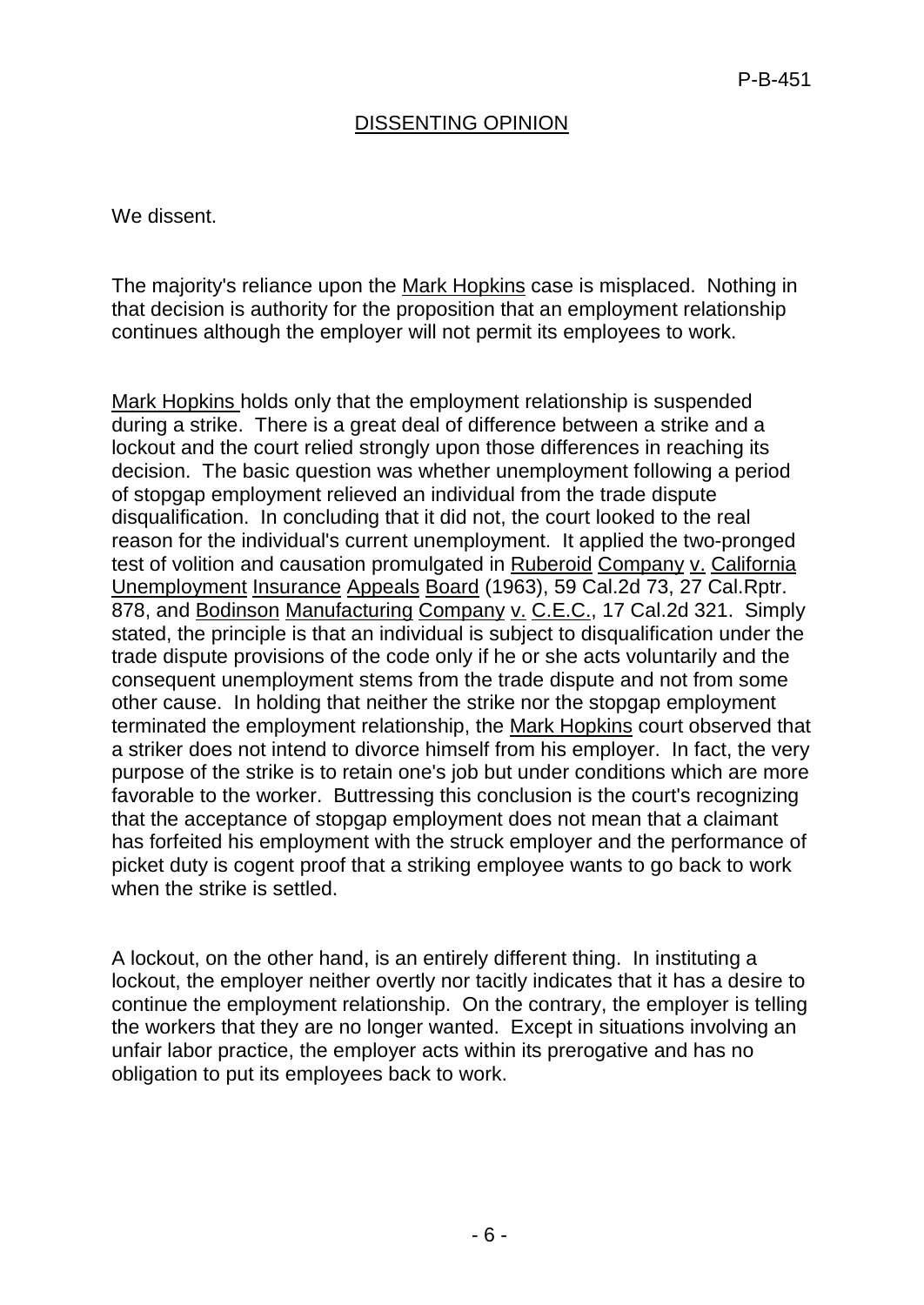The situation here is not unlike that in the Ruberoid case where the court held that the claimants were not subject to disqualification under trade dispute provisions of the Unemployment Insurance Code, since the employer's act of replacing them left the claimants with no jobs to go to. The court said:

"Here the employer's discharge and replacement of the striking employee precluded the exercise of his volition. . . .

"The importance of the severance of the employer-employee relationship becomes obvious upon an analysis of the economic elements involved. By replacement and loss of his job the employee loses not only the job itself but its concomitants, such as seniority, bonuses, the measure of compensation payable for the particular job, vacation and sick leave rights, and pension rights. Even if the striking employee were later to be reemployed as a new employee, he might very well be assigned to a job of less desirability; the skilled worker, for instance, could be given a less skilled job. He might be placed upon a different shift which offered less favorable hours or working conditions. In an industrial society the disruption of the relationship between the erstwhile employer and employee signifies to the worker a deep and vital loss."

The claimant herein finds himself in a similar predicament. He may be called back to work but has no assurance that he will return to his same employment. A severance of the employment relationship does not portend that the severance be eternal. Appeals Board Decision No. P-B-430 held that a layoff of indefinite duration severs the employment relationship even though it is inevitable that an employee will be called back to work sometime in the future. Claimants who have been locked out from work are laboring under much more uncertainty than, say, a seasonal worker who has been laid off for an indefinite period of time. The seasonal worker can expect to be called back when a new season begins, whereas the locked out employee is justified in assuming that the animosity which occasioned the lockout might well discourage his former employer from ever offering him reemployment.

The claimant became unemployed though no fault of his own. He had no idea when, if ever, he would get his old job back or be offered employment of any sort. His situation must be looked upon prospectively and not retrospectively.